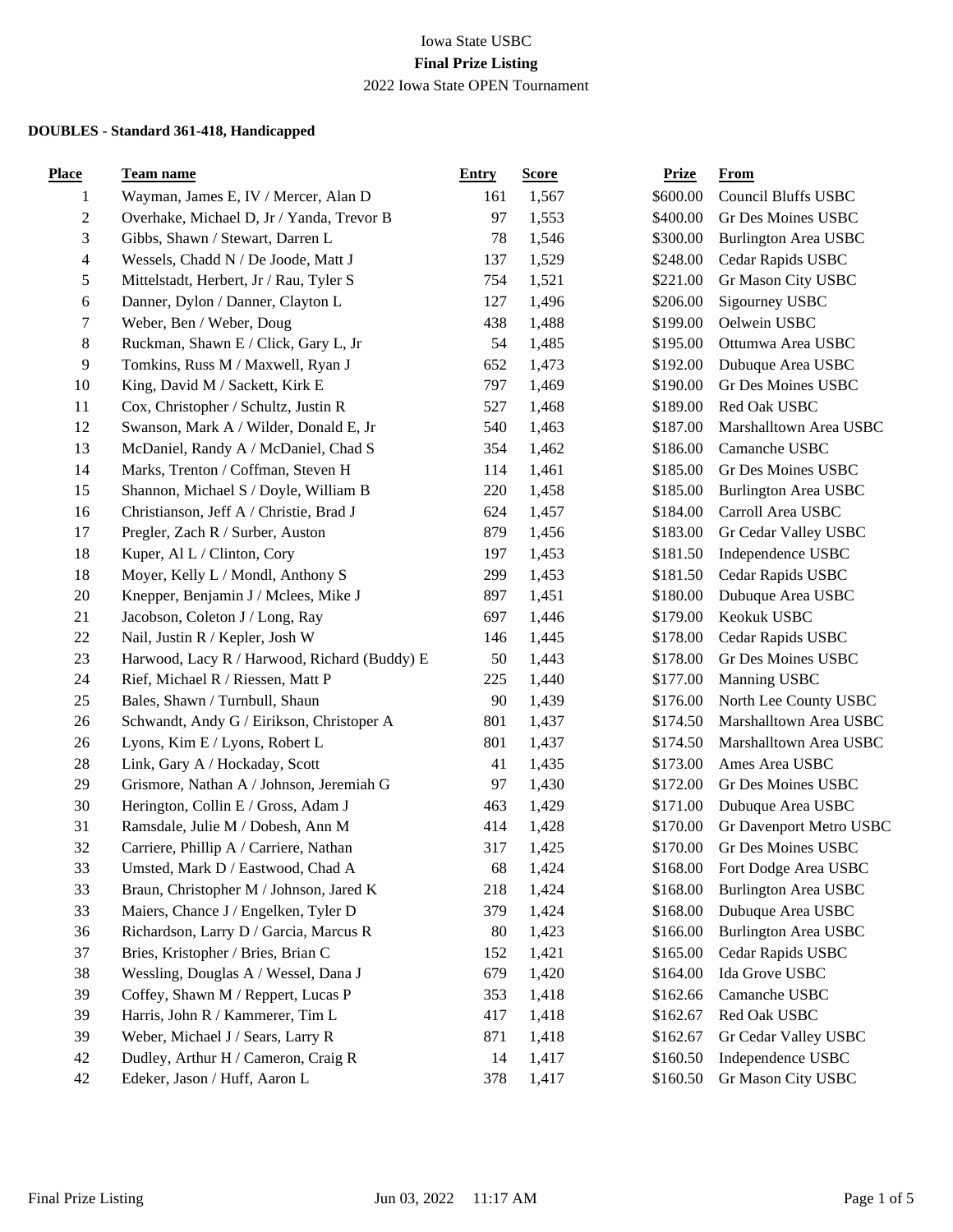| <b>Place</b> | <b>Team name</b>                              | <b>Entry</b> | <b>Score</b> | <b>Prize</b> | <b>From</b>                 |
|--------------|-----------------------------------------------|--------------|--------------|--------------|-----------------------------|
| 44           | Sheets, Zachary S / Graves, Ethan Z           | 255          | 1,416        | \$158.50     | Fort Dodge Area USBC        |
| 44           | Shepherd, Josh E / Shepherd, David E          | 725          | 1,416        | \$158.50     | <b>Clinton USBC</b>         |
| 46           | Stokka, John C / Steinmetz, Lance R           | 665          | 1,414        | \$157.00     | Gr Des Moines USBC          |
| 47           | Beck, Brandon R / Clark, James A              | 633          | 1,413        | \$156.00     | Gr Des Moines USBC          |
| 47           | Mitchell, David / Dobson, Chad V              | 740          | 1,413        | \$156.00     | Ames Area USBC              |
| 49           | Forgy, Matt J / Jones, Jason R                | 113          | 1,412        | \$154.50     | Gr Des Moines USBC          |
| 49           | Schmitz, Benjamin V / Begalske, Ryan A        | 887          | 1,412        | \$154.50     | Gr Cedar Valley USBC        |
| 51           | Jacobsen, Josh J / Knight, Josh W             | 522          | 1,411        | \$153.00     | Independence USBC           |
| 52           | Promnitz, Paul W / Snitker, Ryan A            | 345          | 1,409        | \$152.00     | Waukon USBC                 |
| 53           | McKee, Dylan T / McKee, Joey M                | 20           | 1,407        | \$150.50     | Gr Mason City USBC          |
| 53           | Cottrell, Jesse M / Cottrell, Justin A        | 768          | 1,407        | \$150.50     | Cedar Rapids USBC           |
| 55           | Fishnick, Eric M / Beery, Allen R, Jr         | 12           | 1,406        | \$148.00     | Gr Des Moines USBC          |
| 55           | Pieper, Erin N / Clark, Don L                 | 445          | 1,406        | \$148.00     | Iowa City USBC              |
| 55           | Moyers, Adam B / Cox, Matt J                  | 490          | 1,406        | \$148.00     | <b>Burlington Area USBC</b> |
| 55           | Braga, Emily K / Stice, Melanie E             | 673          | 1,406        | \$148.00     | Jasper County USBC          |
| 59           | Biel, Todd A / Slater, Daniel M               | 113          | 1,405        | \$145.00     | Gr Des Moines USBC          |
| 59           | Smith, Tim J / Spencer, David E               | 179          | 1,405        | \$145.00     | <b>Belmond USBC</b>         |
| 59           | Jacobs, Rick U / Moody, Steven J              | 759          | 1,405        | \$145.00     | Dubuque Area USBC           |
| 62           | Dodson, Cliff L / Nichols, Rod                | 52           | 1,404        | \$142.00     | Keokuk USBC                 |
| 62           | Benjamin, Gary L / Svendsen, Brett M          | 659          | 1,404        | \$142.00     | Gr Des Moines USBC          |
| 62           | Case, Michael W / Sinnott, James T            | 701          | 1,404        | \$142.00     | Cedar Rapids USBC           |
| 65           | Kunkle, Brian / Sommerfelt, Dillon            | 438          | 1,402        | \$141.00     | Oelwein USBC                |
| 66           | Lindstrom, Bob C / Weirup, Chad R             | 334          | 1,401        | \$139.50     | Maquoketa USBC              |
| 66           | Lubka, Drew / Fangman, Abigail N              | 879          | 1,401        | \$139.50     | Gr Cedar Valley USBC        |
| 68           | Gingerich, Nicholas S / Hightower, Mark D, Jr | 497          | 1,400        | \$138.00     | Muscatine USBC              |
| 69           | Brown, Dan J / Schwarting, Arthur C           | 446          | 1,399        | \$137.00     | Iowa City USBC              |
| 70           | Marion, Chad R / Lehr, Jeremiah J             | 109          | 1,398        | \$134.75     | Cedar Rapids USBC           |
| 70           | Rathke, Daniel / Maurice, Eric A              | 160          | 1,398        | \$134.75     | <b>Council Bluffs USBC</b>  |
| 70           | Fuessley, Joshua D / Obiedzinski, Andy O      | 301          | 1,398        | \$134.75     | Cedar Rapids USBC           |
| 70           | Schuler, Daniel J / Brinker, John J           | 874          | 1,398        | \$134.75     | Gr Cedar Valley USBC        |
| 74           | Brashaw, Rodney J / Swaim, Shawn L            | 49           | 1,397        | \$132.00     | Clinton USBC                |
| 74           | Hotek, Zachary W / Chapman, Josh T            | 131          | 1,397        | \$132.00     | Gr Des Moines USBC          |
| 74           | Wilhelm, Curtis W / Ransom, Brian J           | 333          | 1,397        | \$132.00     | Dubuque Area USBC           |
| 77           | Jensen, Glenn L / Geurink, Tyler J            | 609          | 1,396        | \$129.50     | Gr Davenport Metro USBC     |
| 77           | Gottschalk, David E / Brandt, Ivan V          | 862          | 1,396        | \$129.50     | Gr Cedar Valley USBC        |
| 79           | Dresselhaus, Mark / Hootman, Thomas           | 448          | 1,395        | \$128.00     | Iowa City USBC              |
| 80           | Duncalf, Kevin J / Roseman, Robert R, Jr      | 82           | 1,394        | \$126.50     | Gr Davenport Metro USBC     |
| 80           | Van Arsdale, Todd / Oakes, Bryce J            | 696          | 1,394        | \$126.50     | Keokuk USBC                 |
| 82           | Downing, Dan / Bohlen, Quinton H              | 104          | 1,393        | \$126.00     | Decorah USBC                |
| 83           | Crouse, Justin D / Elliott, Craig S           | 41           | 1,392        | \$124.00     | Ames Area USBC              |
| 83           | Eudaley, Devin J / Connolly, Patrick T        | 464          | 1,392        | \$124.00     | Dubuque Area USBC           |
| 83           | Dye, Tony L / Dunning, William, Sr            | 695          | 1,392        | \$124.00     | Keokuk USBC                 |
| 86           | Huggins, Kevin M / Fabor, Eric T              | 137          | 1,391        | \$121.50     | Cedar Rapids USBC           |
| 86           | Birnbaum, Chris V / Birnbaum, Edwin L         | 368          | 1,391        | \$121.50     | Fort Dodge Area USBC        |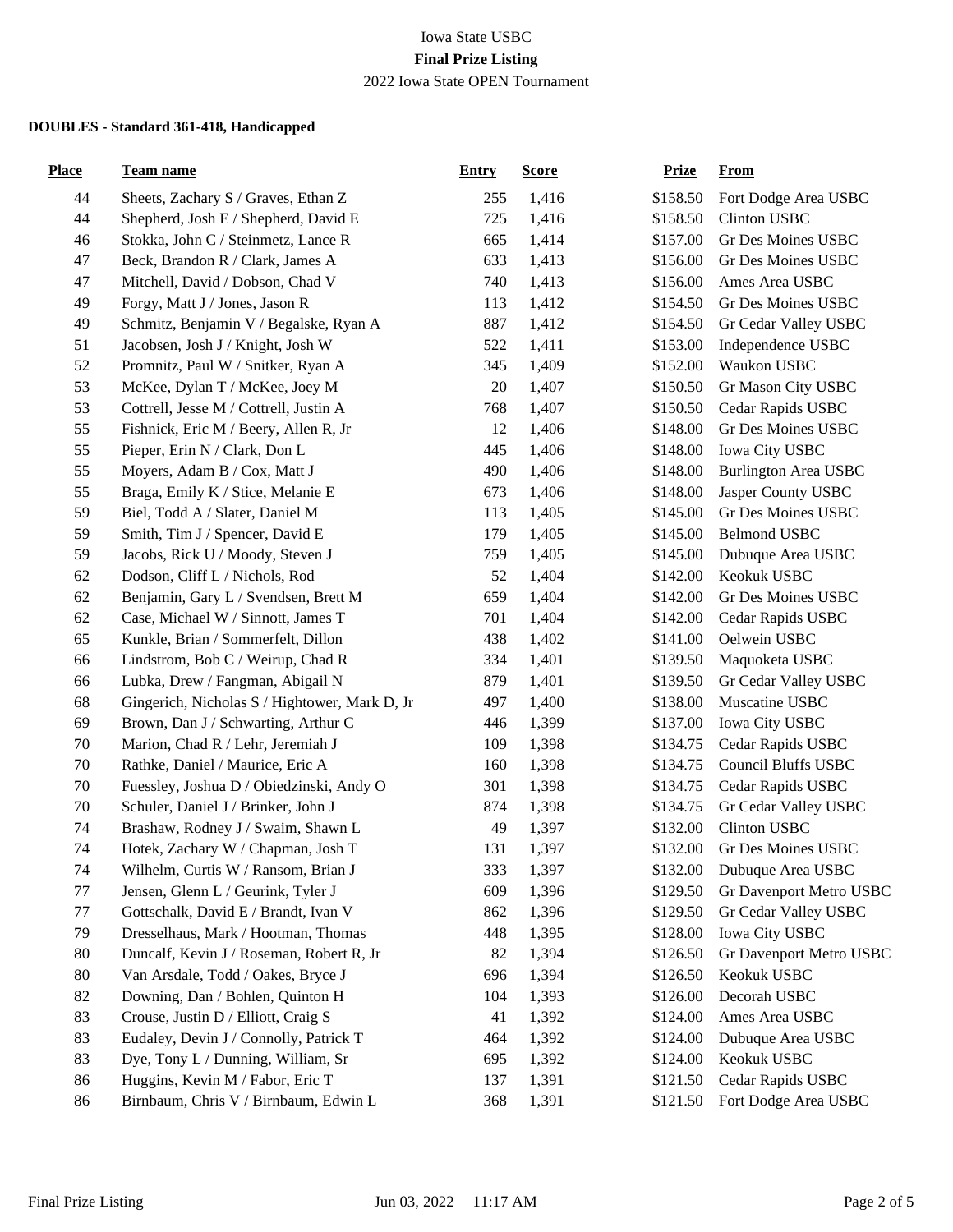| <b>Place</b> | <b>Team name</b>                               | <b>Entry</b> | <b>Score</b> | <b>Prize</b> | From                        |
|--------------|------------------------------------------------|--------------|--------------|--------------|-----------------------------|
| 88           | Pence, John L / Ash, Todd L                    | 74           | 1,390        | \$119.34     | <b>Burlington Area USBC</b> |
| 88           | Funk, Caeden M / Funk, Cody A                  | 407          | 1,390        | \$119.33     | Tripoli USBC                |
| 88           | May, David J / Cook, Jeremy J                  | 652          | 1,390        | \$119.33     | Dubuque Area USBC           |
| 91           | Foley, Jake L / Kramer, Timothy M              | 625          | 1,387        | \$118.00     | Carroll Area USBC           |
| 92           | Vashaw, Ryan / Vashaw, Zachary C               | 767          | 1,385        | \$117.00     | Ames Area USBC              |
| 93           | Ewing, Justin H / Ewing, Ivan                  | 75           | 1,384        | \$114.50     | <b>Burlington Area USBC</b> |
| 93           | Gibson, Jason / Saunders, Travis J             | 335          | 1,384        | \$114.50     | Maquoketa USBC              |
| 93           | Lorimor, Leonetta(Stitch) K / Russell, Dylan J | 475          | 1,384        | \$114.50     | <b>Council Bluffs USBC</b>  |
| 93           | MacLearn, Brian L / Dougan, Ryan E             | 878          | 1,384        | \$114.50     | Gr Cedar Valley USBC        |
| 97           | Eash, Jerry D, Jr / Rook, Bruce M              | 198          | 1,383        | \$112.00     | Marshalltown Area USBC      |
| 97           | Bieri, Tabitha M / Lessenger, Jenny A          | 555          | 1,383        | \$112.00     | Muscatine USBC              |
| 99           | Moorman, Tadd M / Beitz, Brian V               | 434          | 1,382        | \$111.00     | West Delaware USBC          |
| 100          | Ritter, Corey A / Wink, Eric D                 | 11           | 1,381        | \$109.00     | Anamosa USBC                |
| 100          | Ringier, Cory A / Ford, Stephen G              | 736          | 1,381        | \$109.00     | Gr Davenport Metro USBC     |
| 100          | Dodge, Randy W / Walker, Kevin S               | 873          | 1,381        | \$109.00     | Gr Cedar Valley USBC        |
| 103          | Clayton, Jason S / Weiss, Michael D            | 422          | 1,380        | \$106.50     | Iowa City USBC              |
| 103          | Kingery, Dustin J / Druyff, Danielle L         | 671          | 1,380        | \$106.50     | Jasper County USBC          |
| 105          | Williams, Chris M / Henkens, Kevin L           | 257          | 1,379        | \$105.00     | Mt Pleasant USBC            |
| 106          | Sapp, Matt / Sapp, Kody M                      | 52           | 1,378        | \$103.25     | Keokuk USBC                 |
| 106          | Nuss, Gary D / Davis, James D                  | 441          | 1,378        | \$103.25     | Oelwein USBC                |
| 106          | Gruhn, Todd K / Schultes, Tony J               | 539          | 1,378        | \$103.25     | Manning USBC                |
| 106          | Latta, James J / Latta, Timothy J              | 826          | 1,378        | \$103.25     | <b>Boone County USBC</b>    |
| 110          | Elwick, Mark / Berry, Stephen C                | 712          | 1,377        | \$101.00     | Cedar Rapids USBC           |
| 111          | Marshall, Gerry G / Marshall, Jerran C         | 73           | 1,376        | \$99.50      | <b>Burlington Area USBC</b> |
| 111          | Hansen, Mark D / Davison, Joel R               | 327          | 1,376        | \$99.50      | Maquoketa USBC              |
| 113          | Brandt, Donald K / Barnes, Michael A           | 152          | 1,374        | \$97.34      | Cedar Rapids USBC           |
| 113          | Abben, Steven W / Johnson, Bruce W             | 374          | 1,374        | \$97.33      | Gr Mason City USBC          |
| 113          | Petsch, Joel J / Robey, Dean F                 | 783          | 1,374        | \$97.33      | Dubuque Area USBC           |
| 116          | Spencer, Megan L / Burton, Robert              | 803          | 1,373        | \$96.00      | Fort Dodge Area USBC        |
| 117          | Janning, Chris J / Janning, Keith B            | 623          | 1,372        | \$95.00      | Carroll Area USBC           |
| 118          | Robb, Jeff A / Loving, Roger L                 | 83           | 1,371        | \$92.50      | Gr Davenport Metro USBC     |
| 118          | Scheffert, Steve L / Becker, Justin R          | 727          | 1,371        | \$92.50      | Dubuque Area USBC           |
| 118          | Fry, Mike D, Jr / Holliday, Dustin R           | 750          | 1,371        | \$92.50      | Muscatine USBC              |
| 118          | Summers, J R W / Hefel, Jeremy A               | 899          | 1,371        | \$92.50      | Dubuque Area USBC           |
| 122          | Leach, Corey / Wiggins, Willie V               | 463          | 1,370        | \$90.00      | Dubuque Area USBC           |
| 122          | Foubert, Brian L / Utterback, Willard, Jr      | 494          | 1,370        | \$90.00      | Sigourney USBC              |
| 124          | Stewart, Jeff M / Meisner, Don A               | 79           | 1,369        | \$87.50      | <b>Burlington Area USBC</b> |
| 124          | Caldwell, Zak N / Bunn, Dan                    | 450          | 1,369        | \$87.50      | Iowa City USBC              |
| 124          | Fredrick, Chris J / Herzog, John B             | 738          | 1,369        | \$87.50      | Dubuque Area USBC           |
| 124          | Arnold, Paul C, Sr / Bray, Zachery C           | 807          | 1,369        | \$87.50      | Cedar Rapids USBC           |
| 128          | Gates, Brian M / Fisher, David L, Jr           | 25           | 1,368        | \$84.50      | Council Bluffs USBC         |
| 128          | Stewart, Mike A / Furgison, Larry D            | 613          | 1,368        | \$84.50      | Jasper County USBC          |
| 130          | Mc Craw, Burley H, Jr / Frost, John D          | 26           | 1,367        | \$82.00      | Council Bluffs USBC         |
| 130          | Hemann, Cole M / Meierotto, Dustin L           | 90           | 1,367        | \$82.00      | North Lee County USBC       |
| 130          | Lawrence, Donna K / Mundhank, Lee D            | 724          | 1,367        | \$82.00      | Clinton USBC                |
| 130          | Heuer, Randy / Stalkfleet, Hannah L            | 894          | 1,367        | \$82.00      | Muscatine USBC              |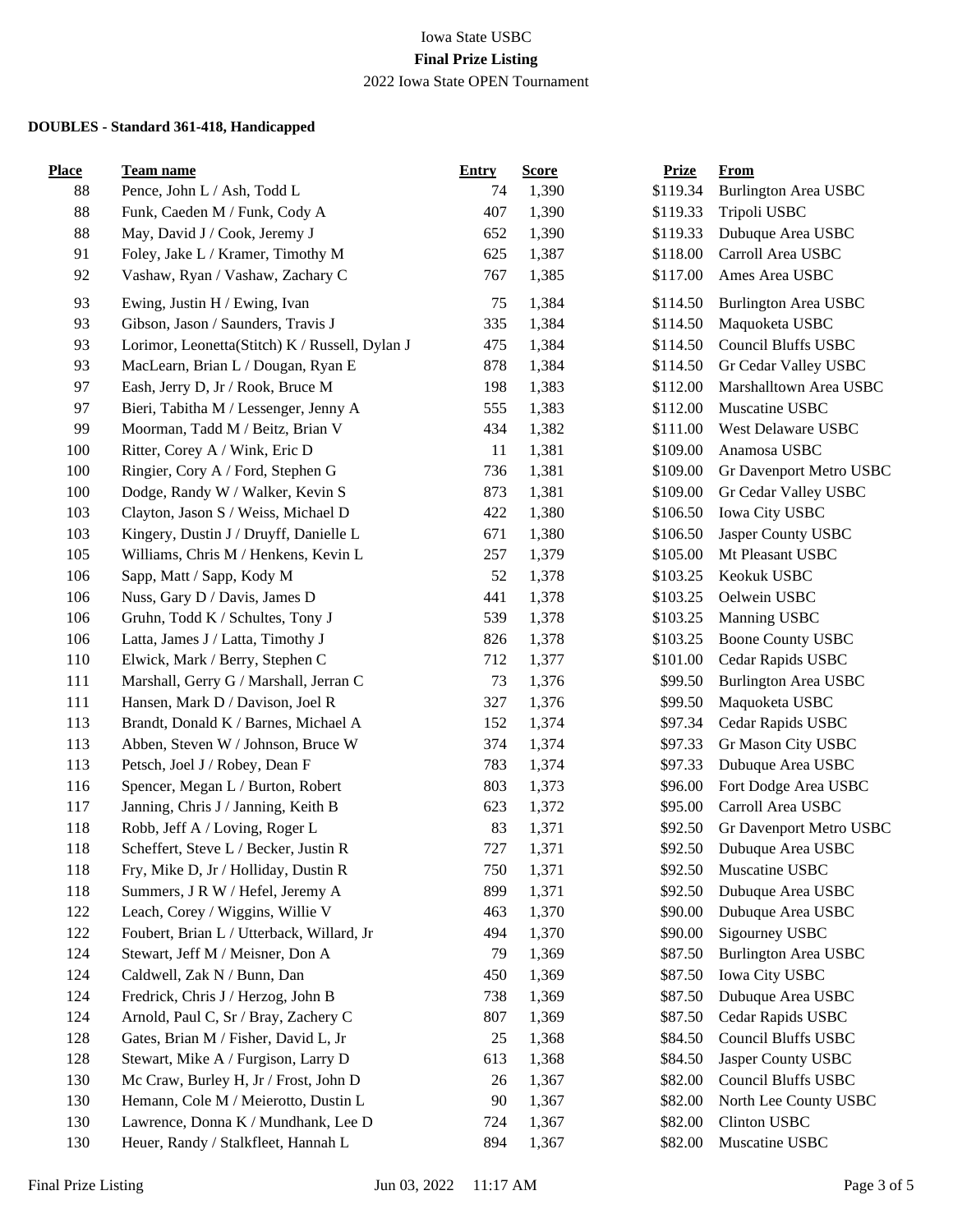| <b>Place</b> | <b>Team name</b>                             | <b>Entry</b> | <b>Score</b> | <b>Prize</b> | <b>From</b>                           |
|--------------|----------------------------------------------|--------------|--------------|--------------|---------------------------------------|
| 134          | Patterson, Justin J / Swanson, Greg L        | 69           | 1,366        | \$79.50      | Fort Dodge Area USBC                  |
| 134          | Boltz, Kevin P / Drain, Chris N              | 218          | 1,366        | \$79.50      | <b>Burlington Area USBC</b>           |
| 136          | Oder, Troy C / Humphrey, Madison R           | 31           | 1,365        | \$76.20      | Gr Des Moines USBC                    |
| 136          | Frank, Thomas D / Beem, Rod L                | 155          | 1,365        | \$76.20      | Gr Des Moines USBC                    |
| 136          | Nuss, Dennis L / Lindermann, Scott           | 440          | 1,365        | \$76.20      | Oelwein USBC                          |
| 136          | Mullane, Brad J / Holmes, William A          | 450          | 1,365        | \$76.20      | Iowa City USBC                        |
| 136          | Duinink, Jesse L / Duinink, Jayme L          | 792          | 1,365        | \$76.20      | Pella USBC                            |
| 141          | Roloff, Brent R / Mormann, Terry             | 14           | 1,364        | \$72.50      | Independence USBC                     |
| 141          | Irvin, Victor D / Thurman, Danny J, Sr       | 95           | 1,364        | \$72.50      | Gr Des Moines USBC                    |
| 141          | Kedley, Jacob M / Cook, Cory                 | 239          | 1,364        | \$72.50      | Gr Davenport Metro USBC               |
| 141          | Haag, Pete M / Haag, Tye J                   | 829          | 1,364        | \$72.50      | Sanborn USBC                          |
| 145          | Benesh, Blane W / Foss, Steven M             | 6            | 1,363        | \$69.50      | Iowa City USBC                        |
| 145          | Snyder, Bill D / Meck, Gene W                | 139          | 1,363        | \$69.50      | Cedar Rapids USBC                     |
| 147          | Morford, Thomas J / Fann, Tony R             | 323          | 1,362        | \$67.66      | Marshalltown Area USBC                |
| 147          | Johnson, Tracey J / Johnson, Randy E         | 664          | 1,362        | \$67.67      | Gr Des Moines USBC                    |
| 147          | Manchester, Hunter E / Shoafstall, Spencer M | 778          | 1,362        | \$67.67      | Gr Mason City USBC                    |
| 150          | Gates, Christopher M / Gates, Dale V         | 25           | 1,361        | \$64.50      | <b>Council Bluffs USBC</b>            |
| 150          | Yauslin, Darin G / Butler, Richard E         | 102          | 1,361        | \$64.50      | Cedar Rapids USBC                     |
| 150          | Haskell, Mike L / Kerby, April D             | 284          | 1,361        | \$64.50      | Appanoose/Davis County<br><b>USBC</b> |
| 150          | Burgett, Glen A / Burgett, Tommy A           | 613          | 1,361        | \$64.50      | Jasper County USBC                    |
| 154          | Knipper, Larry D / Molony, Mike J            | 389          | 1,360        | \$61.50      | Dubuque Area USBC                     |
| 154          | Hanson, Nick J / Swatek-Briggs, Dylan D      | 865          | 1,360        | \$61.50      | Gr Cedar Valley USBC                  |
| 156          | Sandhagen, Jay / Nuss, Levi                  | 440          | 1,359        | \$60.00      | Oelwein USBC                          |
| 156          | Hackbarth, Robert L / Greenfield, Travis R   | 757          | 1,359        | \$60.00      | Eldora USBC                           |
| 158          | Heath, Bryer D / Eagle, Wade W               | 750          | 1,358        | \$59.00      | Muscatine USBC                        |
| 159          | Eckman, Jeff C / Eckman, James M             | 21           | 1,357        | \$56.50      | Gr Mason City USBC                    |
| 159          | Holford, Delwin H / Holford, Tim D           | 75           | 1,357        | \$56.50      | <b>Burlington Area USBC</b>           |
| 159          | Dix, Dakota / Lenz, Lucas M                  | 386          | 1,357        | \$56.50      | Dubuque Area USBC                     |
| 159          | Huggins, Cameron T / Kingery, Samantha R     | 670          | 1,357        | \$56.50      | Jasper County USBC                    |
| 163          | Purdy, Gary L, Jr / Huffman, Holden          | 493          | 1,356        | \$54.00      | Sigourney USBC                        |
| 164          | Callison, Cody L / White, Scott L            | 13           | 1,355        | \$53.00      | Gr Des Moines USBC                    |
| 164          | Hoisington, Kevin / Moore, Andy J            | 347          | 1,355        | \$53.00      | Waukon USBC                           |
| 166          | Johnson, Shane A / Severson, Dave            | 120          | 1,354        | \$51.50      | Iowa City USBC                        |
| 166          | Huinker, Cory A / Leiran, Kevin T            | 343          | 1,354        | \$51.50      | Waukon USBC                           |
| 168          | Boyd, Dewayne A / Wilbanks, Duane V          | 57           | 1,353        | \$48.00      | Ottumwa Area USBC                     |
| 168          | Pederson, David J / Hebdon, Jayson P, Sr     | 299          | 1,353        | \$48.00      | Cedar Rapids USBC                     |
| 168          | Williams, Michael D / Holliday, Rodney A     | 318          | 1,353        | \$48.00      | Gr Des Moines USBC                    |
| 168          | Swank, Christin E / Swank, Jeff B            | 565          | 1,353        | \$48.00      | Muscatine USBC                        |
| 168          | Crouse, Ronald D / Jacobs, Douglas E         | 573          | 1,353        | \$48.00      | Greene County USBC                    |
| 173          | Ely, Laurel L / Ely, Jordan L                | 6            | 1,352        | \$44.00      | Iowa City USBC                        |
| 173          | Turner, Dale R / Milder, Keith W             | 304          | 1,352        | \$44.00      | Muscatine USBC                        |
| 173          | Hall, Lauren N / Hall, Zachary T             | 580          | 1,352        | \$44.00      | Independence USBC                     |
| 173          | Kelly, Leonard K, Jr / Kelly, Shawn M        | 764          | 1,352        | \$44.00      | <b>Bellevue USBC</b>                  |
| 173          | Menster, Bruce W / Dowell, Zach J            | 898          | 1,352        | \$44.00      | Monticello USBC                       |